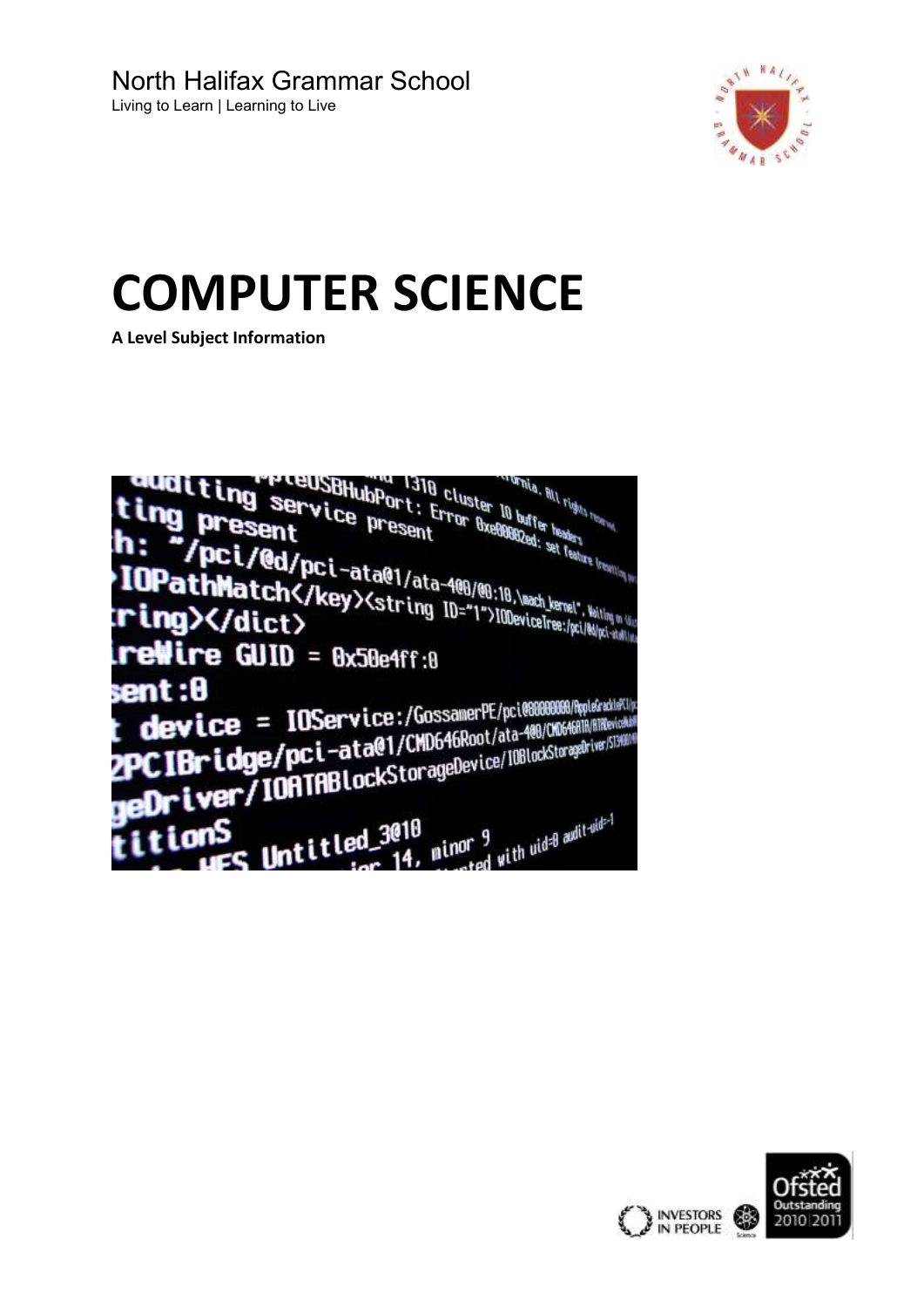# **YEARS 12 & 13 Computer Science A-Level**

## **Knowledge Skills & Understanding**

- An understanding and ability to apply the fundamental principles and concepts of computer science, including: abstraction, decomposition, logic, algorithms and data representation
- The ability to analyse problems in computational terms through practical experience of solving such problems, including writing programs to do so
- The capacity to think creatively, innovatively, analytically, logically and critically
- The capacity to see relationships between different aspects of computer science
- Mathematical skills.

### **Course Outline**

Computer Systems (Component 01)

- Written Test Paper
- 140 marks
- $\bullet$  2.5 hours
- The characteristics of contemporary processors, input, output and storage devices
- Software and software development
- Exchanging data
- Data types, data structures and algorithms
- Legal, moral, cultural and ethical issues

#### Algorithms & Programming (Component 02)

- Written Test Paper
- 140 marks
- $\bullet$  2.5 hours
- Elements of computational thinking
- Problem solving and programming
- Algorithms to solve problems and standard algorithms

#### Programming Project (Component 03)

- Coursework done throughout the year
- 70 marks
- Analysis of the problem
- Design of the solution
- Developing the solution
- Evaluation

#### **Summer Preparation**

Below are some tips to prepare for a great start in Computer Science at North Halifax Grammar School. Read technology blogs, and magazines. Start to learn a programming language and stick with it. In school we use Python as the main programming language to teach coding concepts. You will also need to use HTML, CSS, JavaScript and SQL. There are lots of resources online to guide you on your journey with Python. Use [https://learnpython.org](https://learnpython.org/) as a starting point. You will also find useful tutorial videos on YouTube. The more you code, the more you will enjoy the subject and it will help you build key concepts, knowledge and understanding.